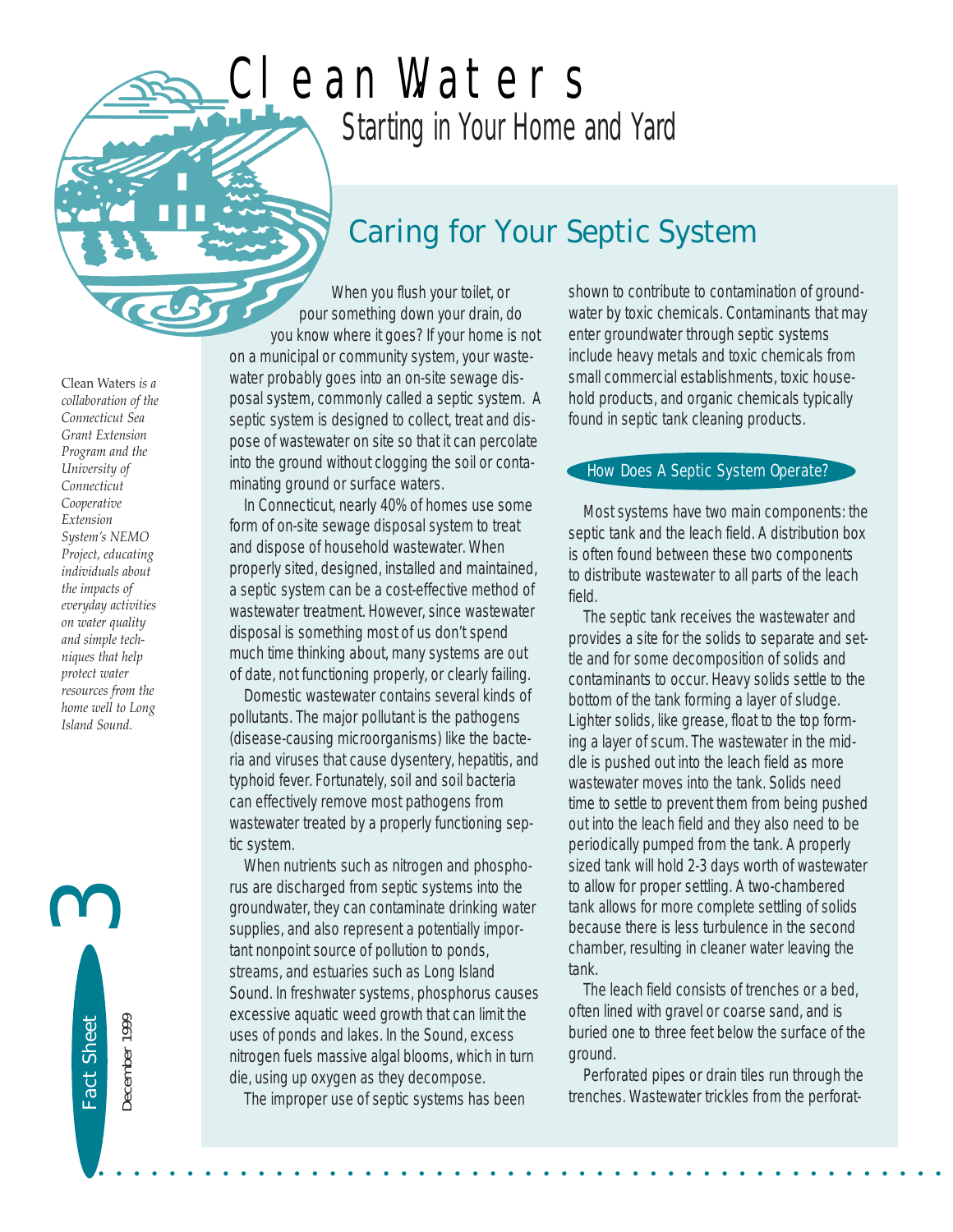

Groundwater can transport biological, chemical and nutrient contaminants to nearby surface waters.

> ed pipes through the gravel and into the soil, which acts as a biological filter. Microorganisms found in the soil, and the soil itself, continue the treatment process begun in the tank by removing harmful organisms, organic matter and some nutrients.

#### Care and Maintenance of the System

Proper siting, design and installation are all critical to the proper functioning and long life of a septic system. The owner/user of that system plays an equally important role. Using preventive practices, maintaining the system and watching for signs of failure are key.

Preventive practices include (a) improving the quality of wastewater; (b) reducing the amount of wastewater, and (c) protecting the leach field. Simply put, use care in what you put into the system. It was designed for one purpose and one purpose only...to treat wastewater exiting the home.

Do not use the wastewater disposal system as a wastebasket, household chemical disposal site, or use unnecessary additives in your system. Also, the use of a garbage disposal further taxes the system. IF you use a garbage disposal, your septic tank should be pumped more frequently.

Conserve water where possible. The less

water entering the system, the less turbulence and better settling that will occur. For example, decrease the amount of water going into the tank by spreading out water-using activities (like laundry) during the course of the week. Install low-flow showerheads, use a "toilet tummy" or a half-gallon milk jug filled with water in the toilet tank and encourage short showers in the household.

Lastly, protect the leach field. Avoid compacting the soil or crushing the pipes. Don't let heavy vehicles or animals cross

the leach field; don't place heavy objects like swimming pools or storage sheds over the field. Also, avoid planting trees within the leach field as the roots can cause damage to the system. Grass is the best thing to grow over the leach field.

Maintenance means inspection and pumping of the tank. An inspection should include checking sludge and scum levels as well as checking baffles to be sure that they have not been damaged.

Tank pumping is needed to remove the solids that cannot be broken down by bacteria and which should not enter the leach field. Frequency of pumping will depend upon the number of members in the household as well as the tank size. The state of Connecticut Department of Public Health recommends pumping every 3-5 years. Some towns in Connecticut require routine pumping. Keep maintenance records, using something like the attached record-keeping chart, to avoid the "out of sight, out of mind" problem.

A failing system can result in the spread of disease from improperly treated wastewater/ sewage. You should be able to recognize the signs of a failed system and be prepared to act to correct problems. If you experience sewage backup in drains or toilets, slowly draining sinks, tubs and toilets, foul odors, repeated intestinal illnesses in household members, standing waste-

2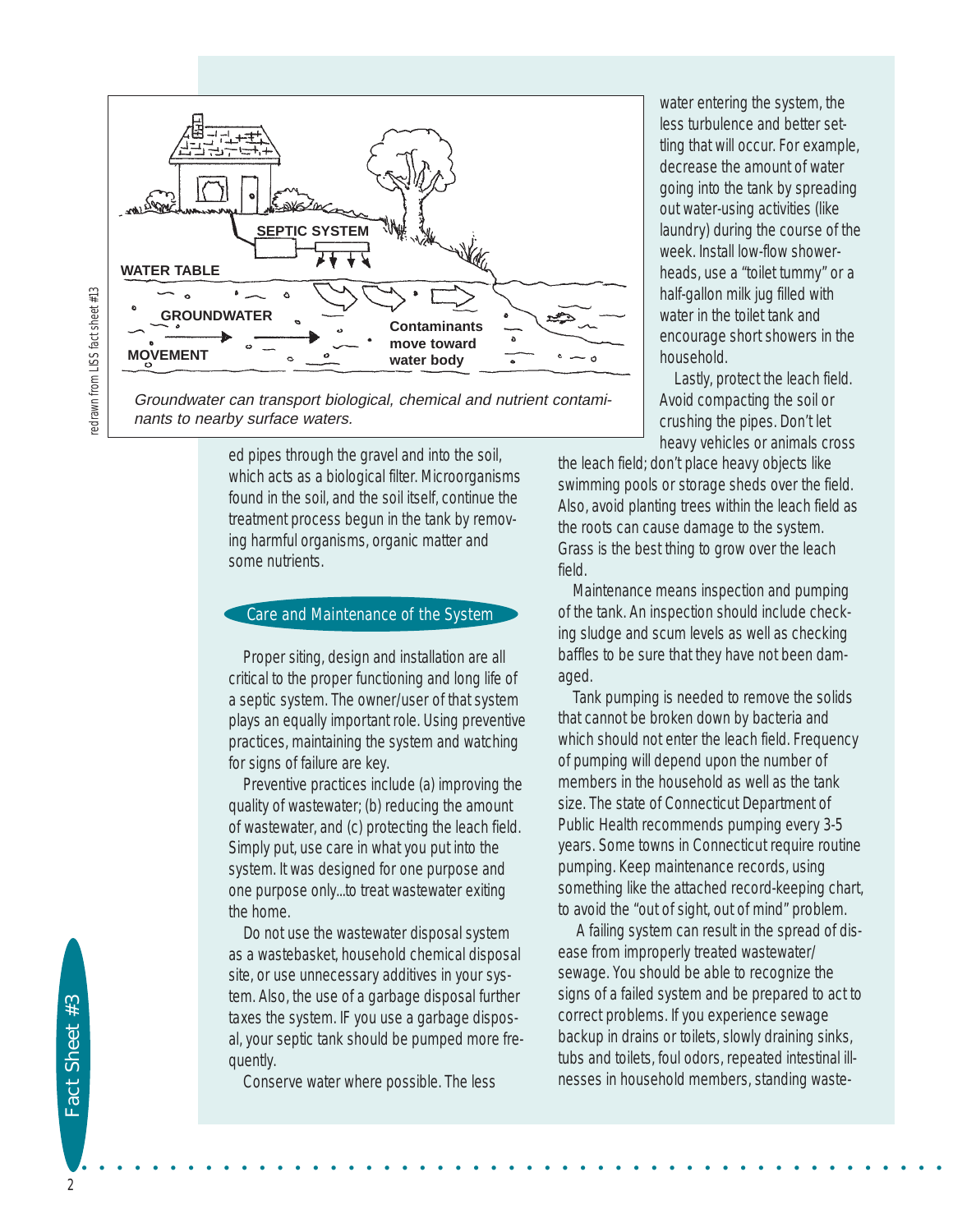water or soggy areas on the ground above or near the septic system, or excessive growth of lush, green plants over the leach field even during dry weather, your septic system is probably failing.

#### Use of Additives

There are several types of septic system additives available. Generally, additives are marketed to: digest or "liquify/gasify" the solids in a septic tank; rejuvenate stressed bacterial populations in the tank; and/or increase "settleability" of solids in the tank. Though some of the products may do what they suggest, the necessity of such additives is not proven. Others, though harmless to the system, are ineffective. Others still may actually prove damaging, particularly to the leach field and the soils.

In Connecticut, the State Department of Public Health does not recommend the use of additives. The U.S. Environmental Protection Agency also does not recommend the use of these products.

If you have questions about the location of your septic system, contact your local health department. Also, be sure to maintain records of location, pumping, maintenance or repair should you decide to sell your property. A savvy buyer will want to have confidence in the status of your home's septic system.

> Use the record sheet on the back page to keep track of your septic system's location and maintenance.

| Tank<br>size | Household Size<br>(number of people) |               |      |     |     |     |  |
|--------------|--------------------------------------|---------------|------|-----|-----|-----|--|
| (gals.)      |                                      | $\mathcal{L}$ | 3    | 4   | 5   | 6   |  |
| 500          | 5.8                                  | 2.6           | 1.5  | 1.0 | 0.7 | 0.4 |  |
| 750          | 9.1                                  | 4.2           | 2.6  | 1.8 | 1.3 | 1.0 |  |
| 900          | 11.0                                 | 5.2           | 3.3  | 2.3 | 1.7 | 1.3 |  |
| 1000         | 12.4                                 | 5.9           | 3.7  | 2.6 | 2.0 | 1.5 |  |
| 1250         | 15.6                                 | 7.5           | 4.8  | 3.4 | 2.6 | 2.0 |  |
| 1500         | 18.9                                 | 9.1           | 5.9  | 4.2 | 3.3 | 2.6 |  |
| 1750         | 22.1                                 | 10.7          | 6.9  | 5.0 | 3.9 | 3.1 |  |
| 2000         | 25.4                                 | 12.4          | 8.0  | 5.9 | 4.5 | 3.7 |  |
| 2250         | 28.6                                 | 14.0          | 9.1  | 6.7 | 5.2 | 4.2 |  |
| 2500         | 31.9                                 | 15.6          | 10.2 | 7.5 | 5.9 | 4.8 |  |

*Estimated septic tank pumping frequencies in years. These figures assume there is no garbage disposal unit in use. (Source: Pennsylvania State University Cooperative Extension Service)*

#### *Sources:*

Long Island Sound Study, "The Impact of Septic Systems on the Environment," Fact Sheet #13, September 1991.

The University of Rhode Island Department of Natural Resources Science, "Maintaining Your Septic System", Fact Sheet 88-2, April 1988.

"Small Flows" Newsletter, Spring 1997, Vol. 11, No. 2, 'Septic Tank Additives', page 10.

*Written by-*

• • • • • • • • • • • • • • • • • • • • • • • • • • • • • • • • • • • • • • • • • • • • • • • • •

Karen K. Filchak Extension Educator University of Connecticut Cooperative Extension System

For more information contact: Connecticut Sea Grant, 1084 Shennecossett Rd. Groton, CT 06340 www.seagrant.uconn.edu



*The Connecticut Sea Grant College Program, based at the University of Connecticut, is part of a national network of university-based programs sponsoring coastal and marine-related research, outreach and education.*